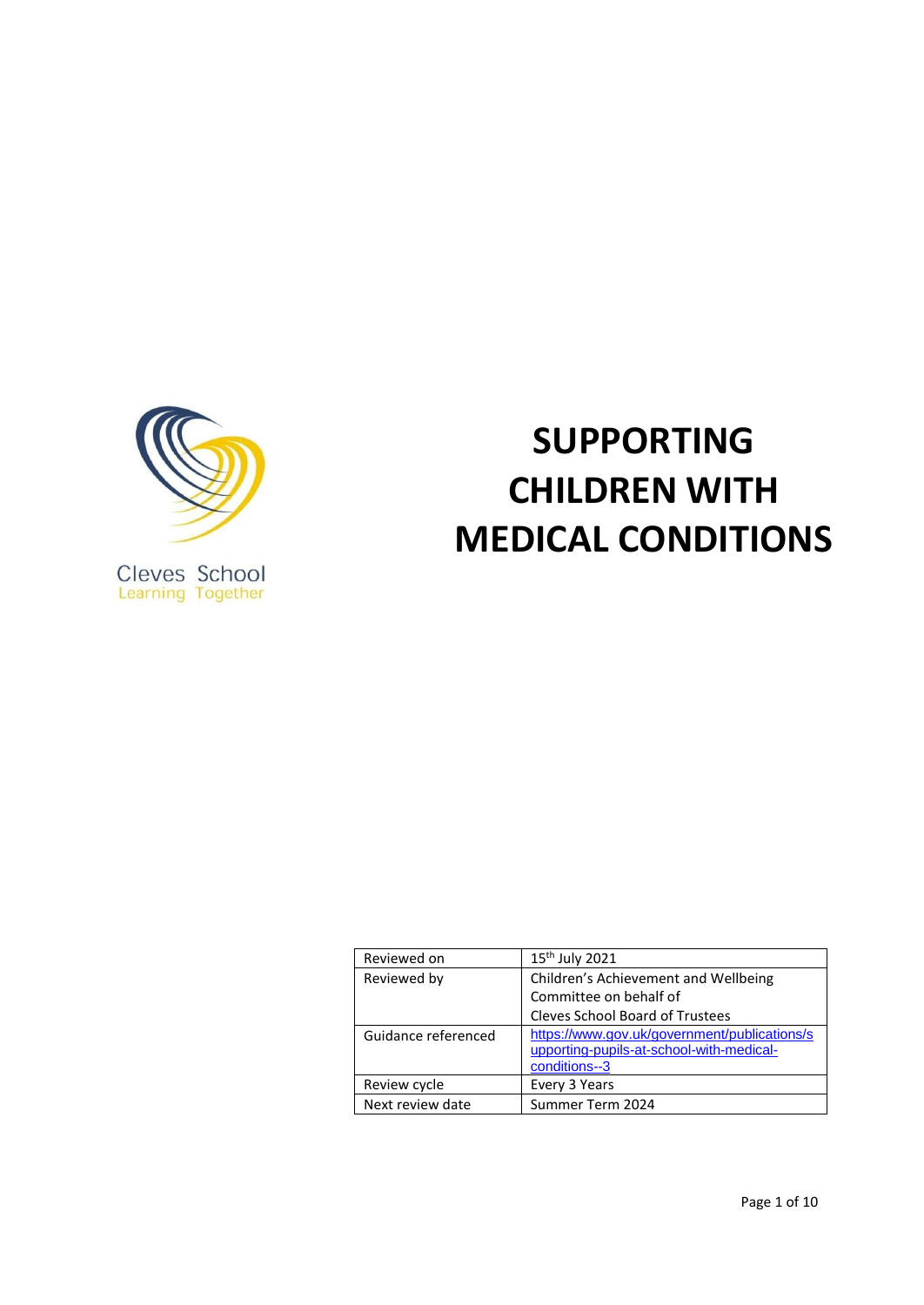Cleves School wishes to ensure that pupils with medical conditions receive appropriate care and support at school. All pupils have an entitlement to a full time curriculum or as much as their medical condition allows. This policy has been developed in line with the Department for Education's statutory guidance released in April 2014 – "Supporting pupils at school with medical conditions" under a statutory duty form section 100 of the Children and Families Act 2014. The statutory duty came into force on 1st September 2014

The school will have regard to the statutory guidance issued. We take account of it; carefully consider it and we make all efforts to comply.

# **POLICY AIM**

- To ensure pupils at school with medical conditions, in terms of both physical and mental health, are properly supported so they can play a full and active role in school life, remain healthy and achieve their academic potential
- To ensure the needs of children with medical conditions are effectively supported in consultation with health and social care professionals, their parents the pupils and themselves

## **PROCEDURE**

The Head Teacher is responsible for ensuring that whenever the school is notified that a pupil has a medical condition:

- Sufficient staff are suitably trained
- All relevant staff are made aware of a child's condition
- Cover arrangements in case of staff absence/turnover is always available
- Supply teachers are briefed
- Risk assessments for visits and activities out of the normal timetable are carried out
- Individual healthcare plans are monitored (at least annually)
- Transitional arrangements between schools are carried out
- If a child's need change, the above measures are adjusted accordingly

Where children are joining Cleves at the start of a new academic year, these arrangements should be in place for the start of term. Where a child joins mid-term or a new diagnosis is given, arrangements should be in place as soon as possible ideally within 2 weeks.

Any child with a medical condition requiring medication or support in school should have an individual healthcare plan which details what support the child needs.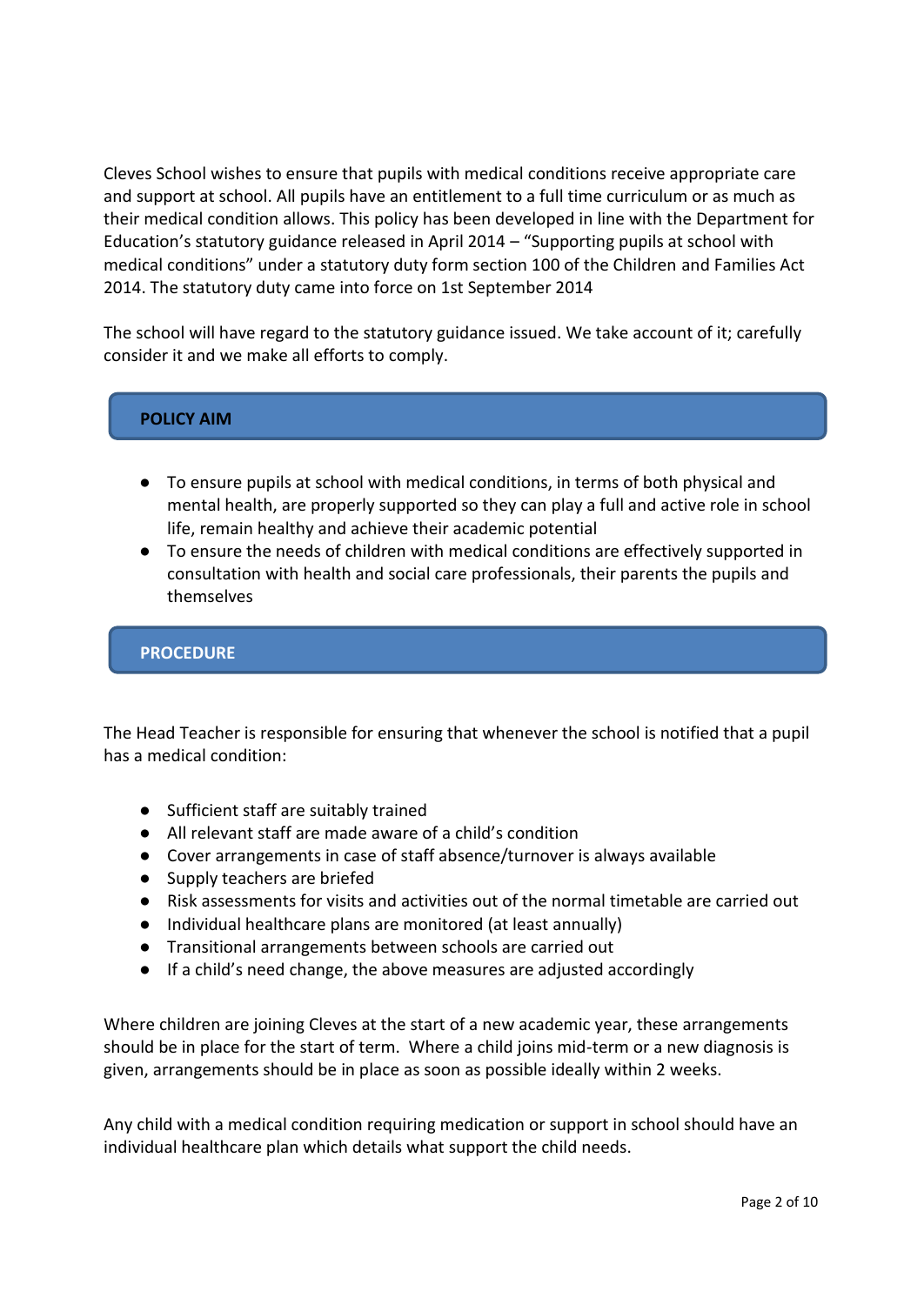If the parents, healthcare professional and school agree that a healthcare plan is inappropriate or disproportionate, a record of the child's medical condition and any implications for the child will be kept in the schools medical record and the child's individual record.

## **ROLES AND RESPONSIBILITIES**

Supporting a child with a medical condition during school hours is not the sole responsibility of one person. The school will work collaboratively with any relevant person or agency to provide effective support for the child.

## **The Board of Trustees is responsible for:**

- Ensuring arrangements are in place to support pupils with medical conditions
- Ensuring the policy is developed collaboratively across services, clearly identifies roles and responsibilities and is implemented effectively
- Ensuring that the Supporting Pupils with Medical Conditions Policy does not discriminate on any grounds including, but not limited to protected characteristics: ethnicity/national/ origin, religion or belief, sex, gender reassignment, pregnancy & maternity, disability or sexual orientation
- Ensuring the policy covers arrangements for pupils who are competent to manage their own health needs
- Ensuring that all pupils with medical conditions are able to play a full and active role in all aspects of school life, participate in school visits / trips/ sporting activities, remain healthy and achieve their academic potential
- Requiring that relevant training is delivered to a sufficient number of staff who will have responsibility to support children with medical conditions and that they are signed off as competent to do so. Staff to have access to information, resources and materials
- Requiring written records are kept of, any and all, medicines administered to pupils
- Ensuring the policy sets out procedures in place for emergency situations
- Requiring the level of insurance in place reflects the level of risk
- Handling complaints regarding this policy as outlined in the school's Complaints Policy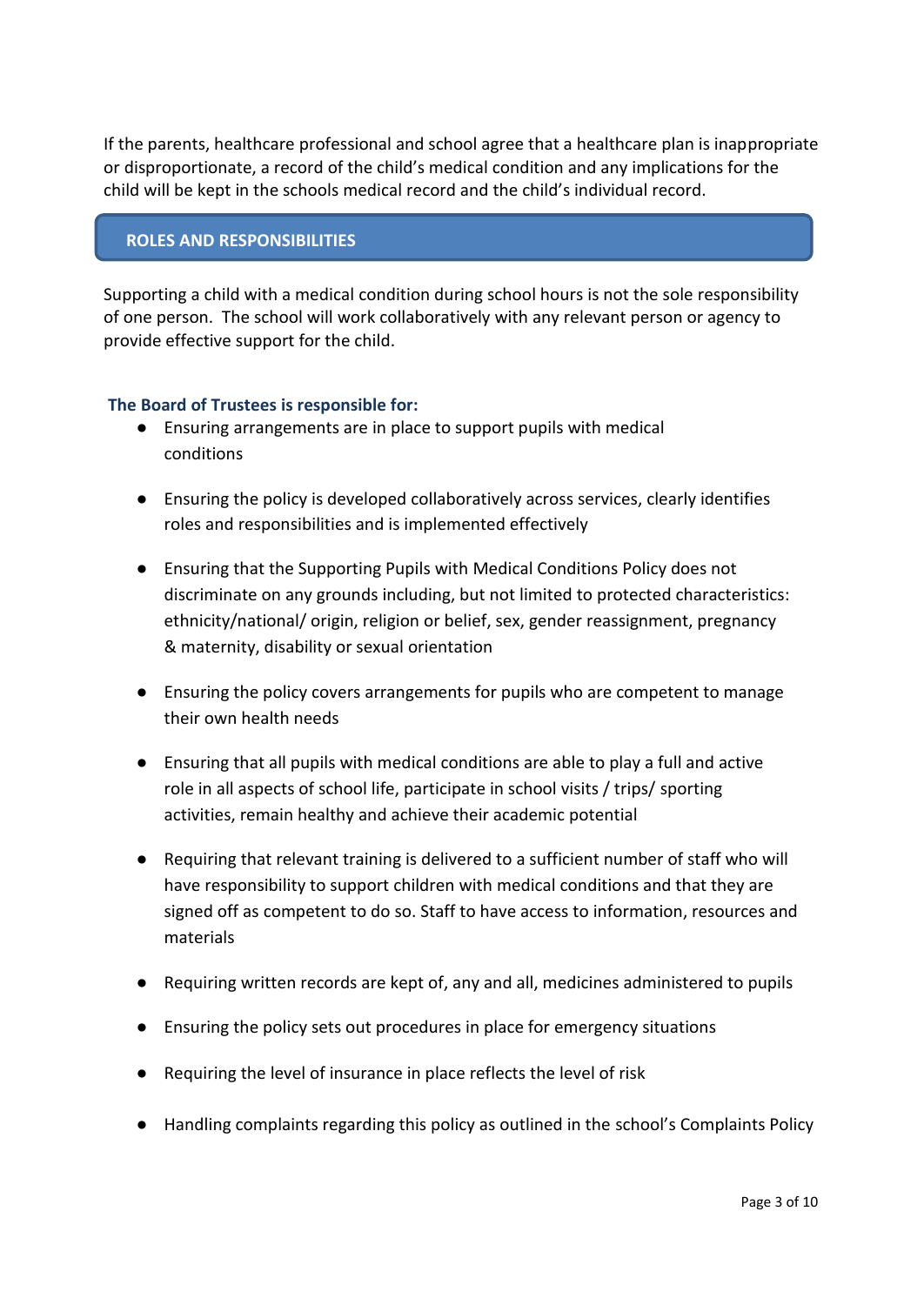## **The Headteacher is responsible for:**

- Ensuring the policy is developed effectively with partner agencies and then making staff aware of this policy
- The day-to-day implementation and management of the Supporting Pupils with Medical Conditions Policy and Procedures
- Liaising with healthcare professionals regarding the training required for staff
- Identifying staff who need to be aware of a child's medical condition
- Developing Individual Healthcare Plans (IHPs)
- Ensuring a sufficient number of trained members of staff are available to implement the policy and deliver IHPs in normal, contingency and emergency situations
- If necessary, facilitating the recruitment of staff for the purpose of delivering the promises made in this policy. Ensuring more than one staff member is identified, to cover holidays / absences and emergencies
- Ensuring the correct level of insurance is in place for teachers who support pupils in line with this policy
- Continuous two way liaison with school nurses and school in the case of any child who has or develops an identified medical condition
- Ensuring confidentiality and data protection
- Assigning appropriate accommodation for medical treatment/ care
- Upkeep of the school defibrillator

# **Staff members are responsible for:**

- Supporting children with medical conditions and familiarising themselves with procedures which detail how to respond when they become aware that a pupil with a medical condition needs help *A first-aid certificate is not sufficient*.
- Knowing where controlled drugs are stored and where the key is held
- Taking account of the needs of pupils with medical conditions in lessons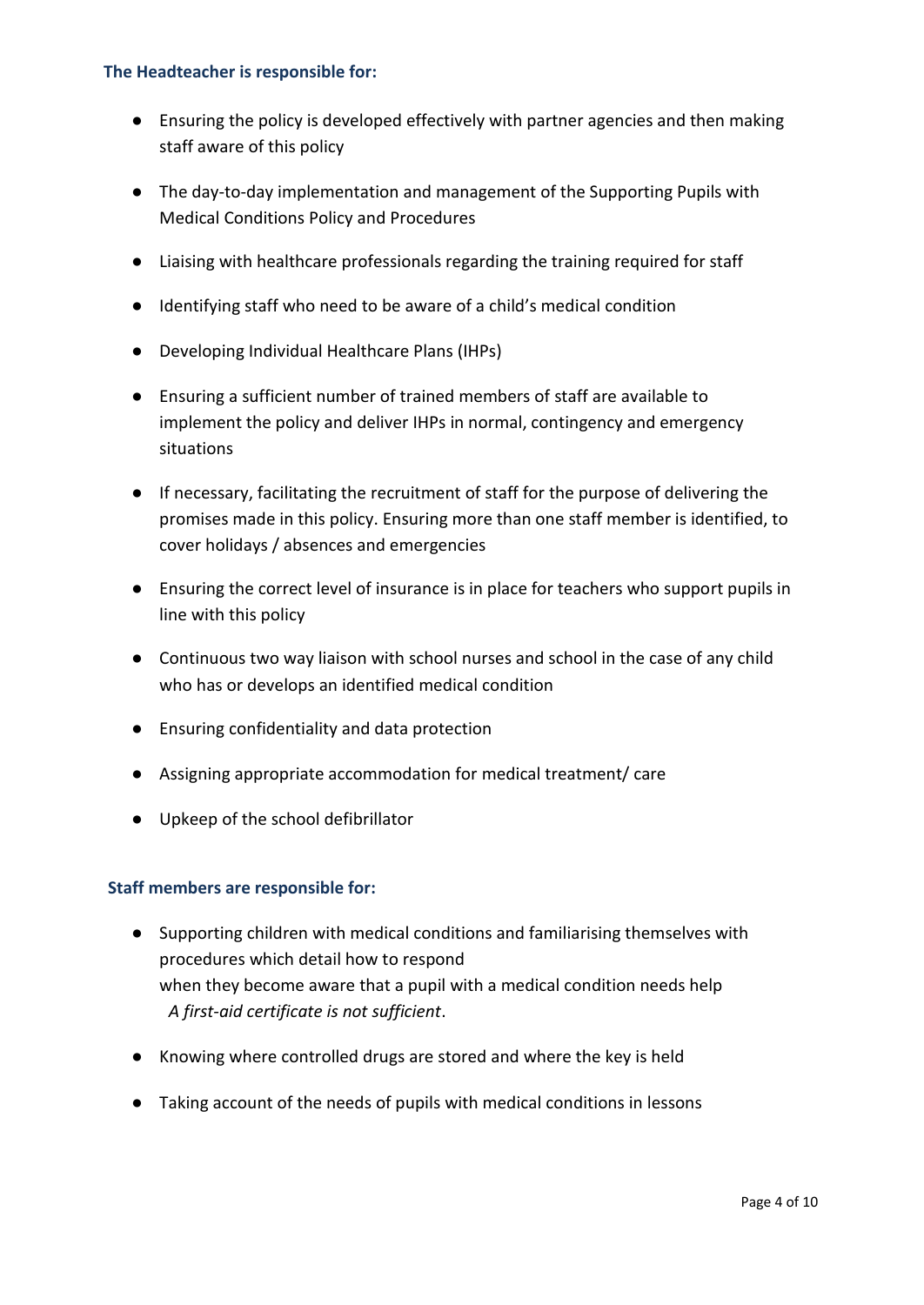- Undertaking training to achieve the necessary competency for supporting pupils with medical conditions, with particular specialist training if they have agreed to undertake a medication responsibility
- Allowing inhalers, adrenalin pens and blood glucose testers to be held in an accessible location, following DfE guidance

# **Welfare Officer is responsible for:**

- Collaborating on developing an IHP in anticipation of a child with a medical condition starting school
- Notifying the school when a child has been identified as requiring support in school due to a medical condition at any time in their school career
- Supporting staff to implement an IHP and then participate in regular reviews of the IHP. Giving advice and liaison on training needs
- Liaising locally with lead clinicians on appropriate support. Assisting the Headteacher in identifying training needs and providers of training

## **Parents and carers are responsible for:**

- Keeping the school informed about any new medical condition or changes to their child/children's health
- Participating in the development and regular reviews of their child's IHP
- Completing a parental consent form to administer medicine or treatment before bringing medication into school
- Providing the school with the medication their child requires and keeping it up to date including collecting leftover medicine
- Carrying out actions assigned to them in the IHP with particular emphasis on, they or a nominated adult, being contactable at all times

## **Pupils are responsible for:**

- Providing information on how their medical condition affects them
- Contributing to their IHP
- Complying with the IHP and self-managing their medication or health needs including carrying medicines or devices, if judged competent to do so by a healthcare professional and agreed by parents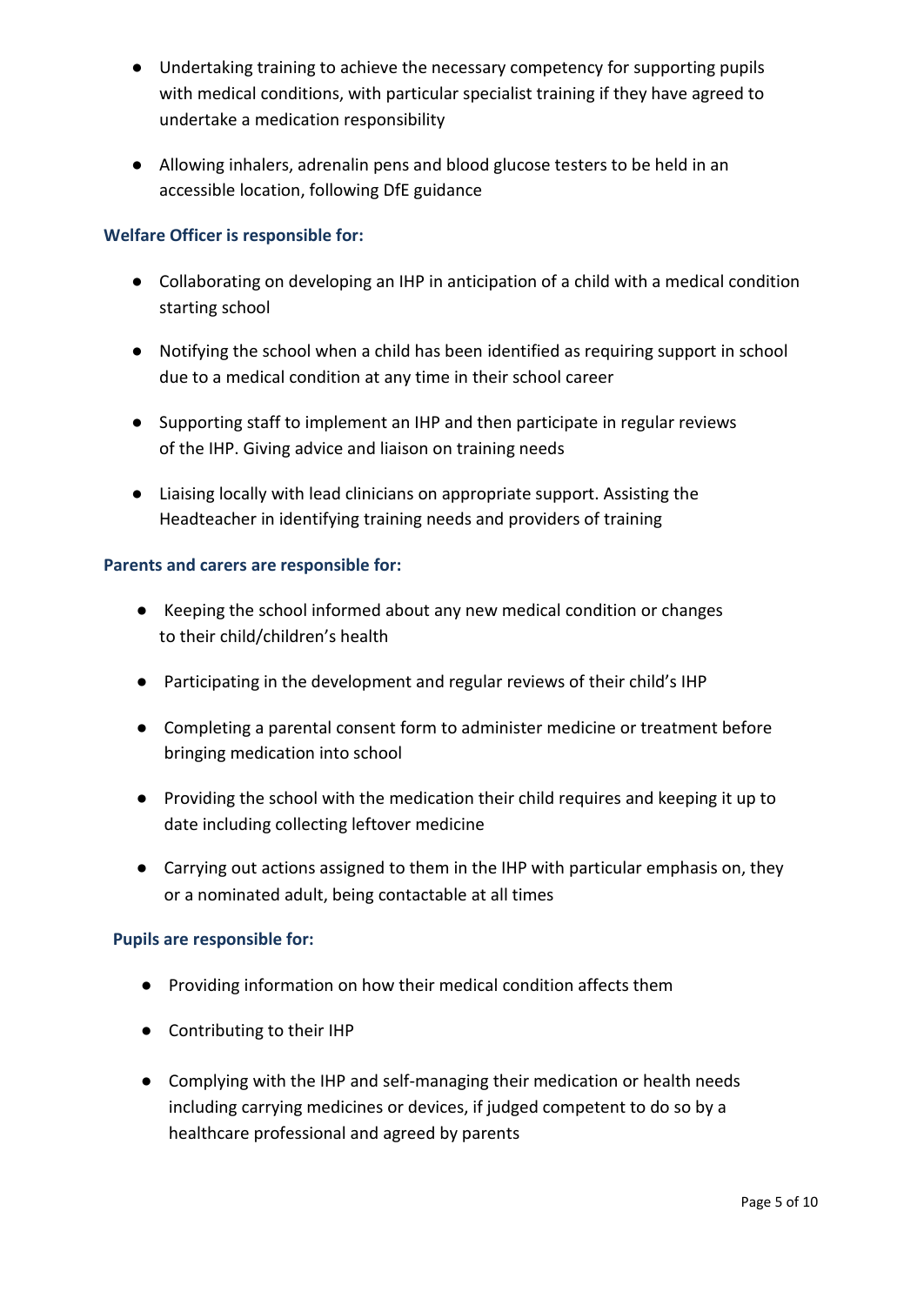- The clinical lead for each training area/session will be named on each IHP
- School will keep a record of medical conditions supported, training undertaken and a list of teachers qualified to undertake responsibilities under this policy.

#### **MEDICAL CONDITIONS/REGISTER/MEDAWARE**

- Schools admissions forms should request information on pre-existing medical conditions.
- Parents must have easy pathway to inform school at any point in the school year if a condition develops or is diagnosed. Consideration could be given to seeking consent from GPs to have input into the IHP and also to share information for recording attendance
- A medical conditions list or register should be kept, updated and reviewed regularly by the nominated member of staff. Each class / form tutor should have an overview of the list for the pupils in their care, within easy access
- Supply staff and support staff should similarly have access on a need to know basis. Parents should be assured data sharing principles are adhered to
- For pupils on the medical conditions list key stage transition points meetings should take place in advance of transferring to enable parents, school and health professionals to prepare IHP and train staff if appropriate

#### **INDIVIDUAL HEALTHCARE PLANS (IHPs)**

- Where necessary an Individual Healthcare Plan (IHP) will be developed in collaboration with the pupil, parents/carers, Welfare Officer, Headteacher, Special Educational Needs Coordinator (SENCO) and medical professionals
- IHPs will be easily accessible to all relevant staff, including supply/agency staff, whilst preserving confidentiality. Staffrooms are inappropriate locations under Information Commissioner's Office (ICO) advice for displaying IHP as visitors /parent helpers etc. may enter. If consent is sought from parents a photo and instructions may be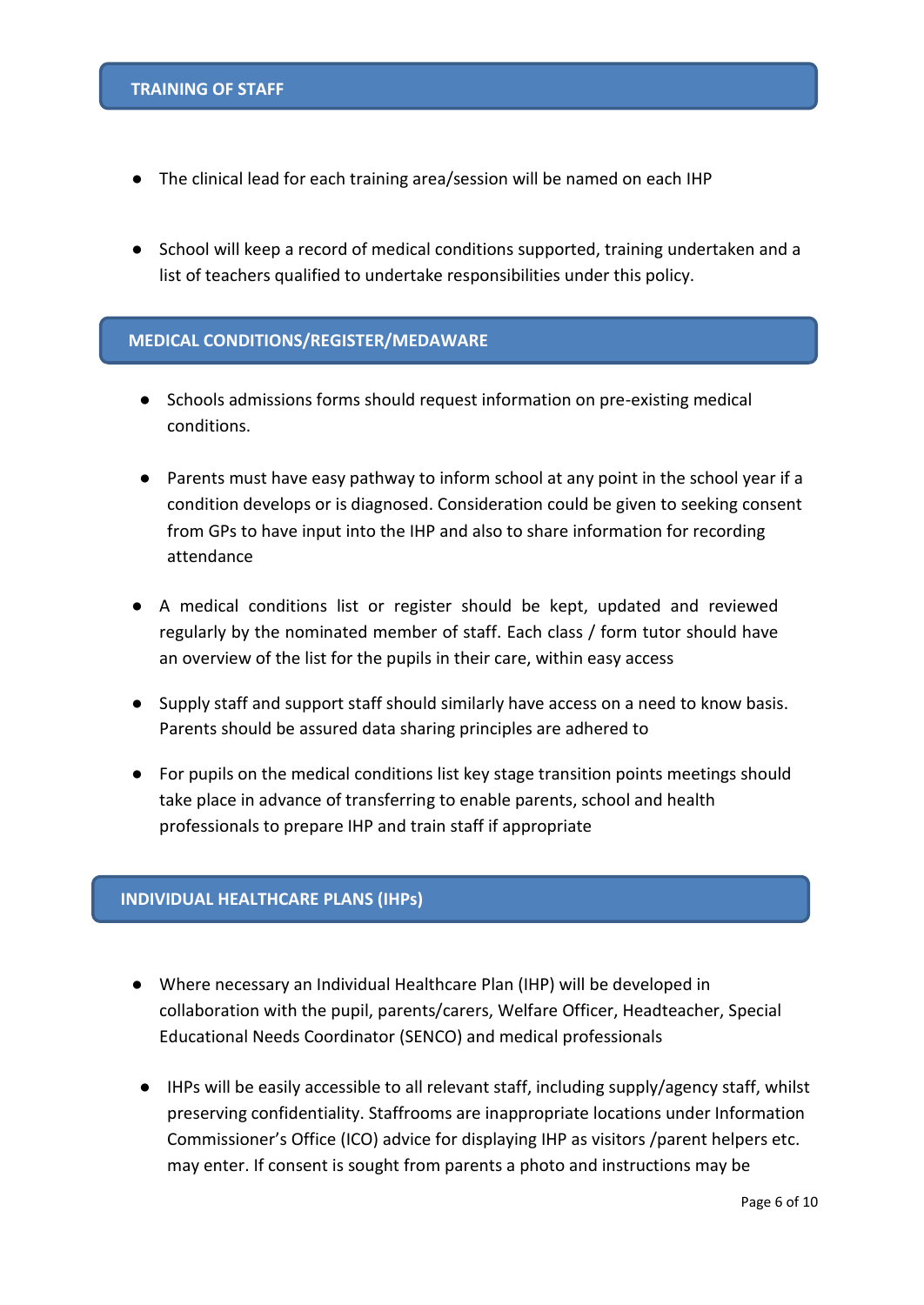displayed. More discreet location for storage such as Intranet or locked file is more appropriate. *P.S. However, in the case of conditions with potential life-threatening implications the information should be available clearly and accessible to everyone.*

- IHPs will be reviewed at least annually or when a child's medical circumstances change, whichever is sooner
- Where a pupil has an Education, Health and Care plan the IHP will be linked to it or become part of it
- Where a child is returning from a period of hospital education or alternative provision or home tuition, collaboration between the LA /AP provider and school is needed to ensure that the IHP identifies the support the child needs to reintegrate

## **TRANSPORT ARRANGEMENTS**

● Where a pupil with an IHP is allocated school transport it is the responsibility of the LA to develop transport healthcare plans

## **MEDICINES**

- Where possible, unless advised it would be detrimental to health, medicines should be prescribed in frequencies that allow the pupil to take them outside of school hours
- If this is not possible, prior to staff members administering any medication, the parents/carers of the child must complete and sign a parental consent to administration of medicine form
- No child will be given any prescription or non-prescription medicines without written parental consent except in exceptional circumstances
- Where a pupil is prescribed medication by a healthcare professional without their parents'/carers' knowledge, every effort will be made to encourage the pupil to involve their parents while respecting their right to confidentiality
- No child under 16 years of age will be given medication containing aspirin without a doctor's prescription
- Medicines MUST be in date, labelled, and provided in the original container (except in the case of insulin which may come in a pen or pump) with dosage instructions. Medicines which do not meet these criteria will not be administered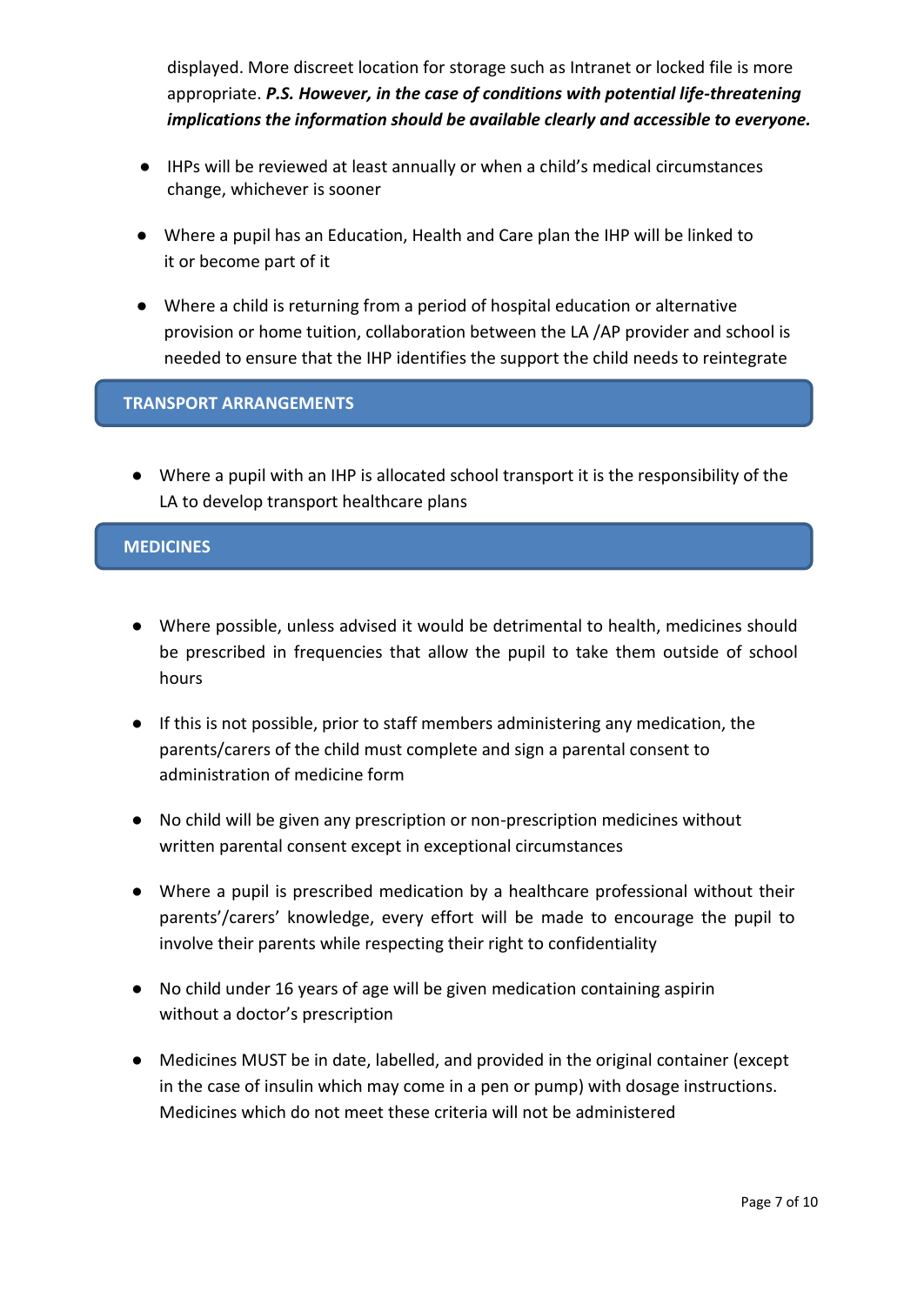- A maximum of **four** weeks' supply of the medication may be provided to the school at one time
- A child who has been prescribed a controlled drug may legally have it in their possession if they are competent to do so, but passing it to another child for use is an offence. Monitoring arrangements may be necessary. Schools should otherwise keep controlled drugs that have been prescribed for a pupil securely stored in a nonportable container and only named staff should have access. Controlled drugs should be easily accessible in an emergency
- Medications will be stored in the Welfare Office
- Any medications left over at the end of the course will be returned to the child's parents
- Written records will be kept of any medication administered to children.
- Pupils will never be prevented from accessing their medication
- General posters about medical conditions (diabetes, asthma, epilepsy etc.) are recommended to be visible in the staff room
- Cleves School cannot be held responsible for side effects that occur when medication is taken correctly
- Staff will not force a pupil, if the pupil refuses to comply with their health procedure, and the resulting actions will be clearly written into the IHP which will include informing parents

# **EMERGENCIES**

- Medical emergencies will be dealt with under the school's emergency procedures which will be communicated to all relevant staff so they are aware of signs and symptoms
- Pupils will be informed in general terms of what to do in an emergency such as telling a teacher
- If a pupil needs to be taken to hospital, a member of staff will remain with the child until their parents arrive
- **Procedure for ambulance arrangements in emergencies regarding suspected broken bones:**
	- o Welfare officer should call for a member of SLT for immediate joint assessment and decision.
	- o If a fracture or break is suspected the ambulance service should be called as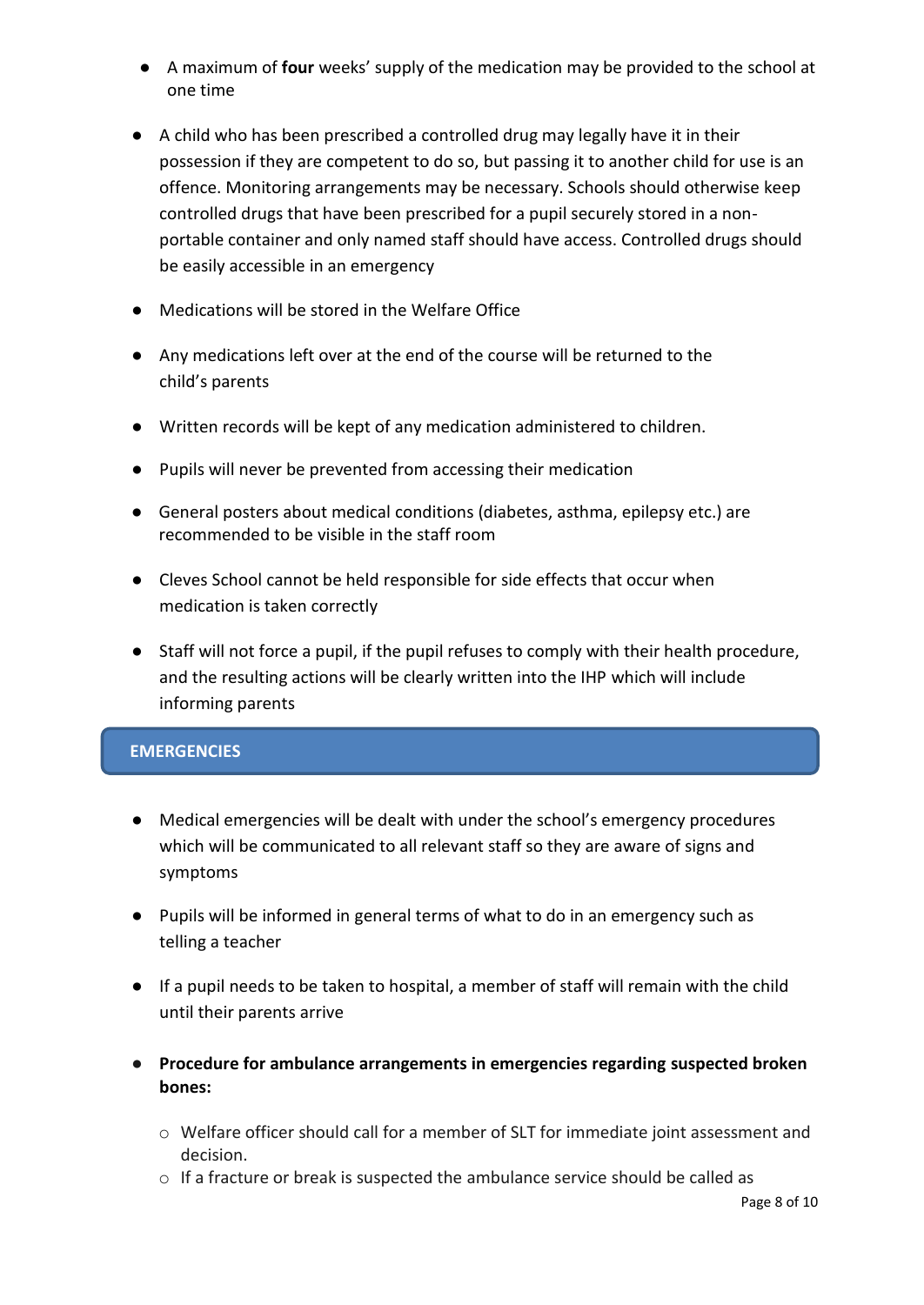standard. This is not only to request an ambulance but also to request advice. This initial discussion should include as much detail about the child's injury and discomfort as possible and ask if the dispatcher feels we could transport the child ourselves / or parent.

- $\circ$  This will ensure we have taken expert medical advice rather than making any decisions on our own.
- $\circ$  At this point it may be agreed in consultation with the ambulance service that we will immediately transport the child, or on arrival the parent will do so and the ambulance may be cancelled.
- o After this discussion a member of SLT will contact parents whilst the welfare officer cares to the pupil. In the case of a serious injury another member of staff will join you so support is available.
- $\circ$  In contacting parents we will be direct about the likely injury and whilst not wanting to alarm or panic a parent we will relay that a call has been made to the ambulance service, explain their suggestions / refer to a possible break / fracture and be specific that a visit to A and E is required. This will allow the parent to know the severity of the situation immediately and arrive prepared.
- o If we have agreed to wait for the ambulance we will phone after 15 minutes to chase and to get an estimated time of arrival and then continue to call every half an hour for updates. This will allow us to get further guidance on how to support a pupil as their condition alters (for the better or worse) but also review at each point if it is still better to wait or to transport the child to A and E.

## **DAY TRIPS, RESIDENTIAL VISITIS AND SPORTING ACTIVTIES**

- Unambiguous arrangements should be made and be flexible enough to ensure pupils with medical conditions can participate in school trips, residential stays, sports activities and not prevent them from doing so unless a clinician states it is not possible
- To comply with best practice risk assessments should be undertaken, in line with H&S executive guidance on school trips, in order to plan for including pupils with medical conditions. Consultation with parents, healthcare professionals etc. on trips and visits will be separate to the normal day to day IHP requirements for the school day

# **AVOIDING UNACCEPTABLE PRACTICE**

*Each case will be judged individually but in general the following is not considered acceptable.*

- Preventing children from easily accessing their inhalers and medication and administering their medication when and where necessary
- Assuming that pupils with the same condition require the same treatment